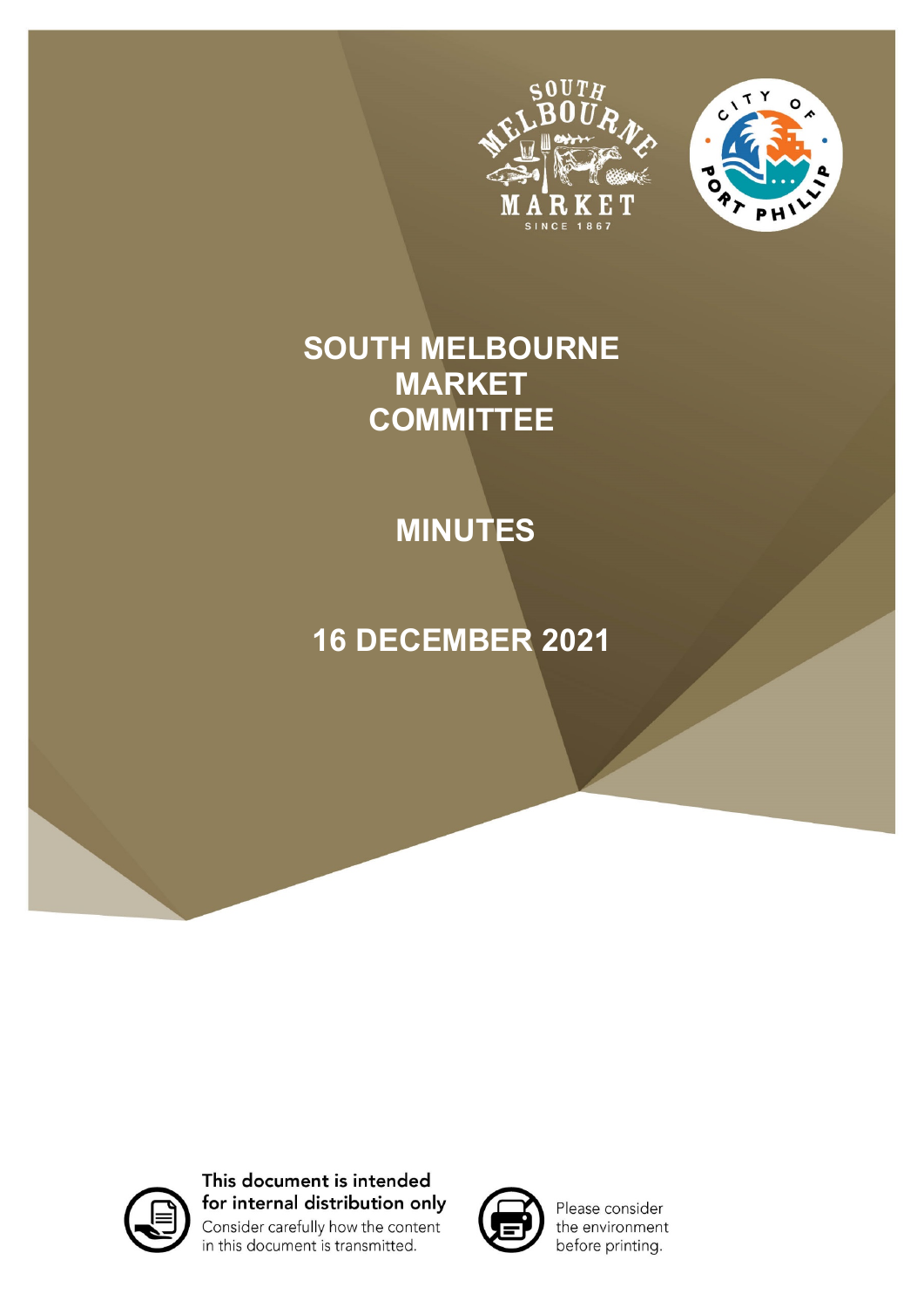

### **MINUTES OF THE SOUTH MELBOURNE MARKET COMMITTEE HELD 16 DECEMBER 2021 AT SOUTH MELBURNE MARKET**

#### **ATTENDING MEMBERS**

Joanne Plummer (Chairperson), Andrew Danson (Independent Member), Simon Talbot (Independent Member), Cr Heather Cunsolo, Mayor Marcus Pearl

#### **ATTENDING OFFICERS**

Kylie Bennetts, General Manager, City Growth & Organisational Capability; Danielle Bleazby, South Melbourne Market Executive Director; Sophie McCarthy, Manager Brand and Strategy; Ross Williamson, Head of Retail and Business Development; Paul Ryan, Head of Asset Development and Operations; Meagan Scott, Marketing Coordinator; Erin Quin, Coordinator Customer Experience and Business Support (minute taker)

#### **ATTENDING CONSULTANTS**

Jane del Rosso, Business of Food; Craig Hunter, Blacksheep Group

#### *The meeting opened at 6.04pm*

*The South Melbourne Market Committee respectfully acknowledges the Traditional Owners of this land. We pay our respect to their Elders, both past, present and emerging. We acknowledge and uphold their continuing relationship to this land.*

### **1. APOLOGIES**

Simon Talbot

### **2. CONFIRMATION OF MINUTES**

#### **MOVED Members Danson/Cunsolo**

That the minutes of the South Melbourne Market Committee held on 7 October 2021 be confirmed.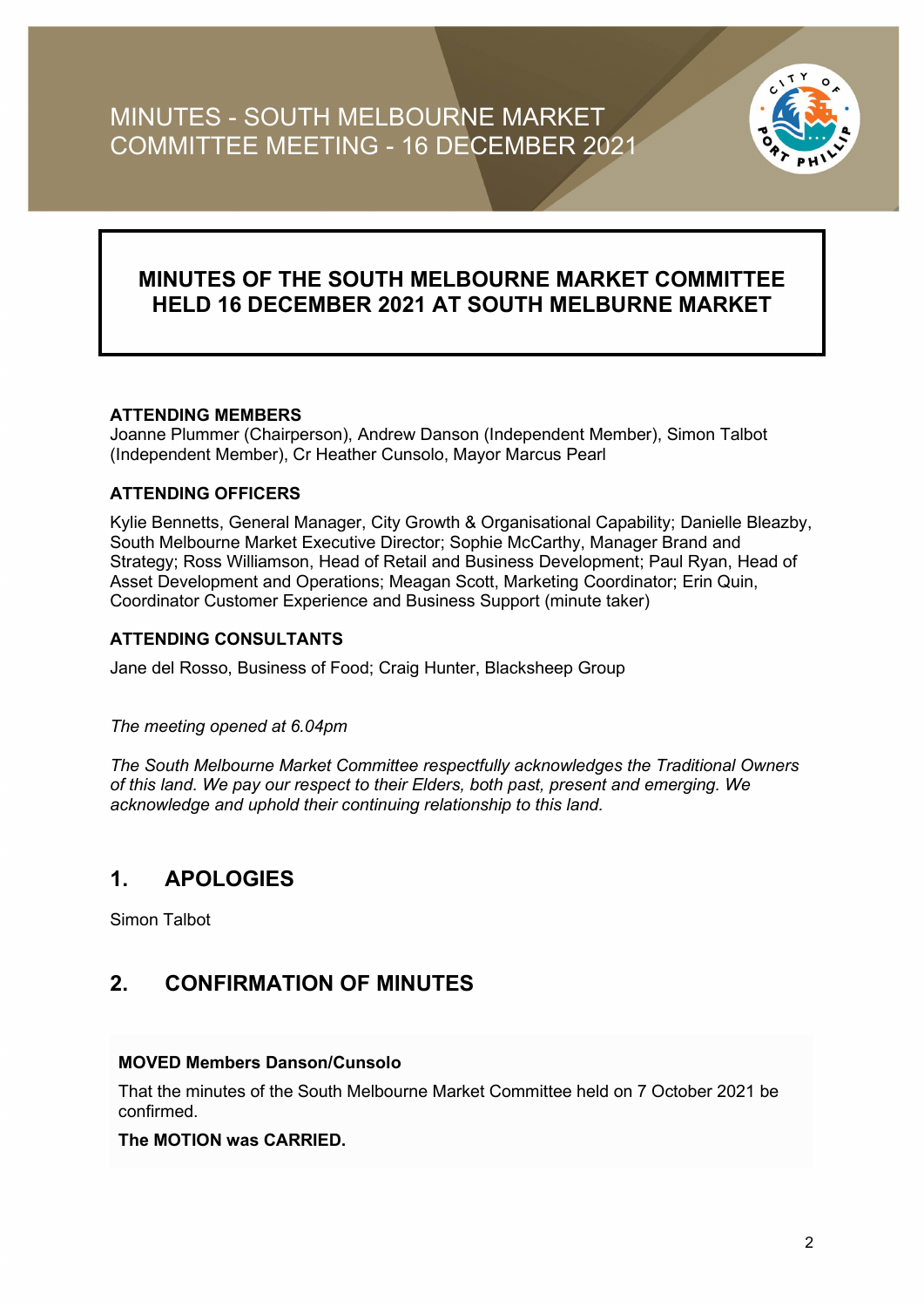

## **3. DECLARATIONS OF CONFLICTS OF INTEREST**

Nil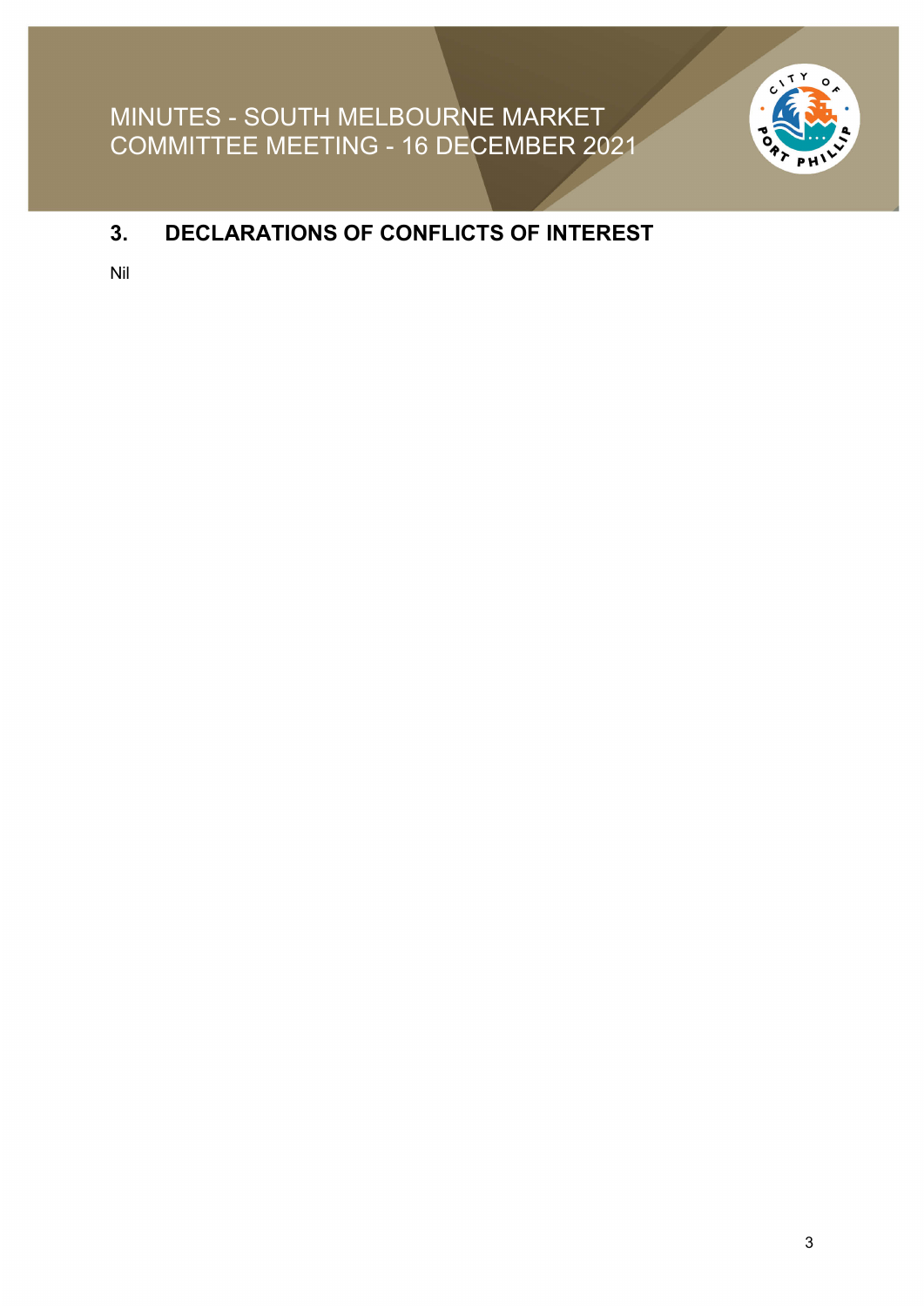

*Marcus pearl arrived 6.04pm*

## **4. ACTION ITEMS**

Nil.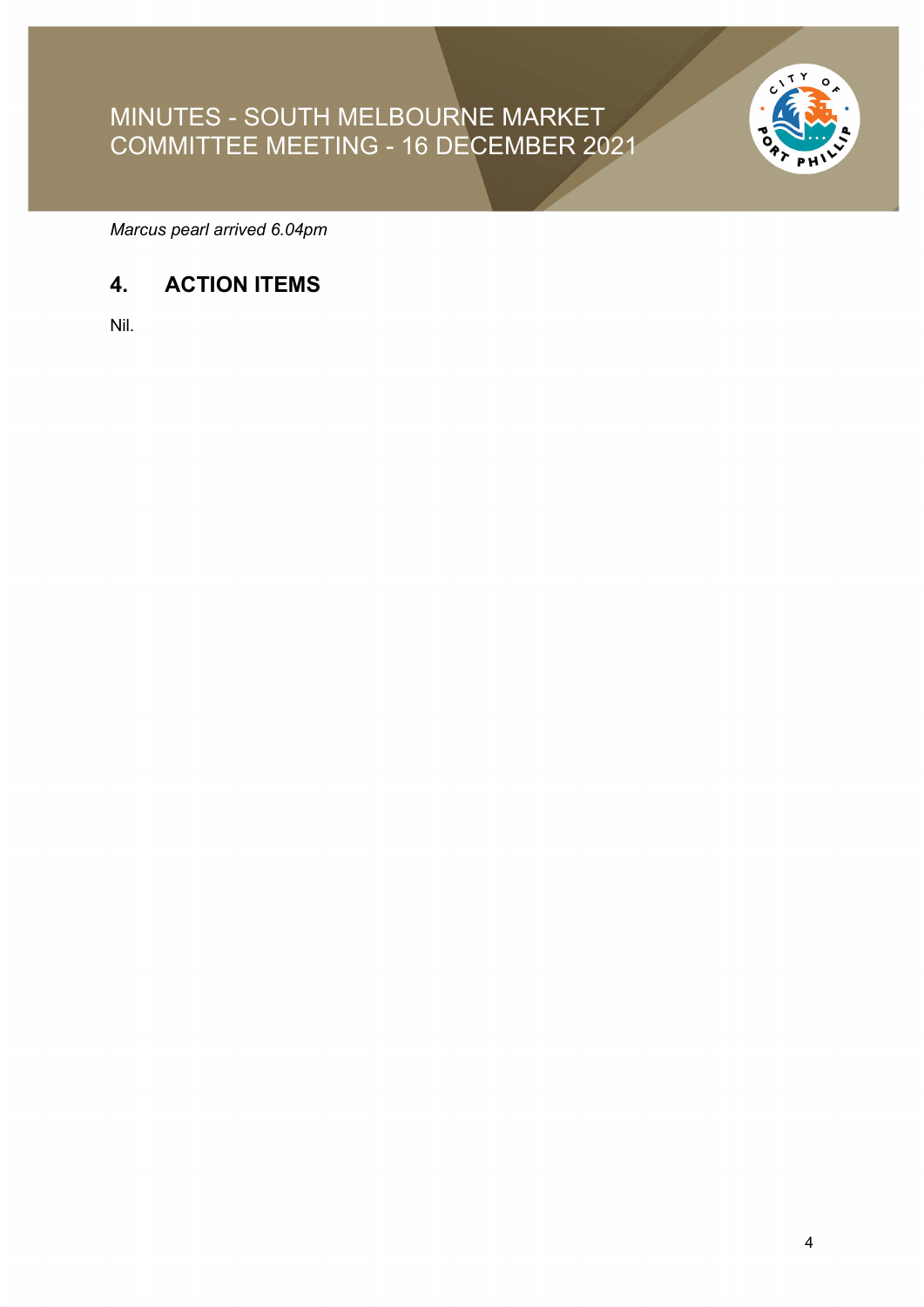

### **5. SOUTH MELBOURNE MARKET REPORTS**

#### **5.1 EXECUTIVE DIRECTOR REPORT**

**Purpose:** To update the Committee with current, relevant information from the Market.

**MOVED Members Danson/Cunsolo** That the Committee note the Executive Director report. **The MOTION was CARRIED.**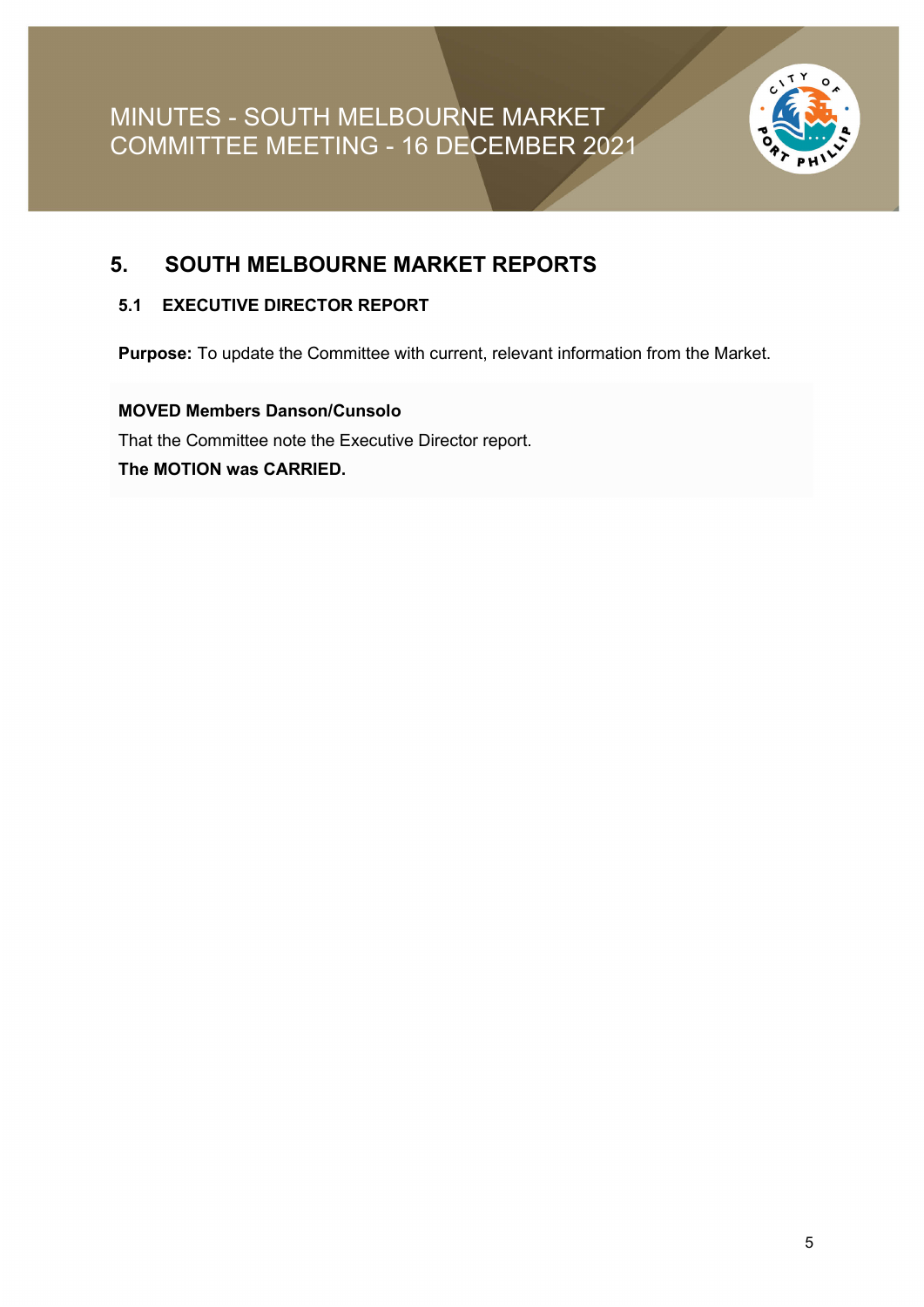

#### **5.2 MARKET ATTENDANCE REPORT**

**Purpose:** To provide the Committee with analysis of attendance at South Melbourne Market.

The Committee noted that the increase in attendance numbers is mirroring last year, which slowly tracked higher and by February/March 2021 was the same as 2019 figures; Market Management (MM) is hoping the trend will continue in 2022.

#### **MOVED Members Danson/Pearl**

That the Committee note the attendance report.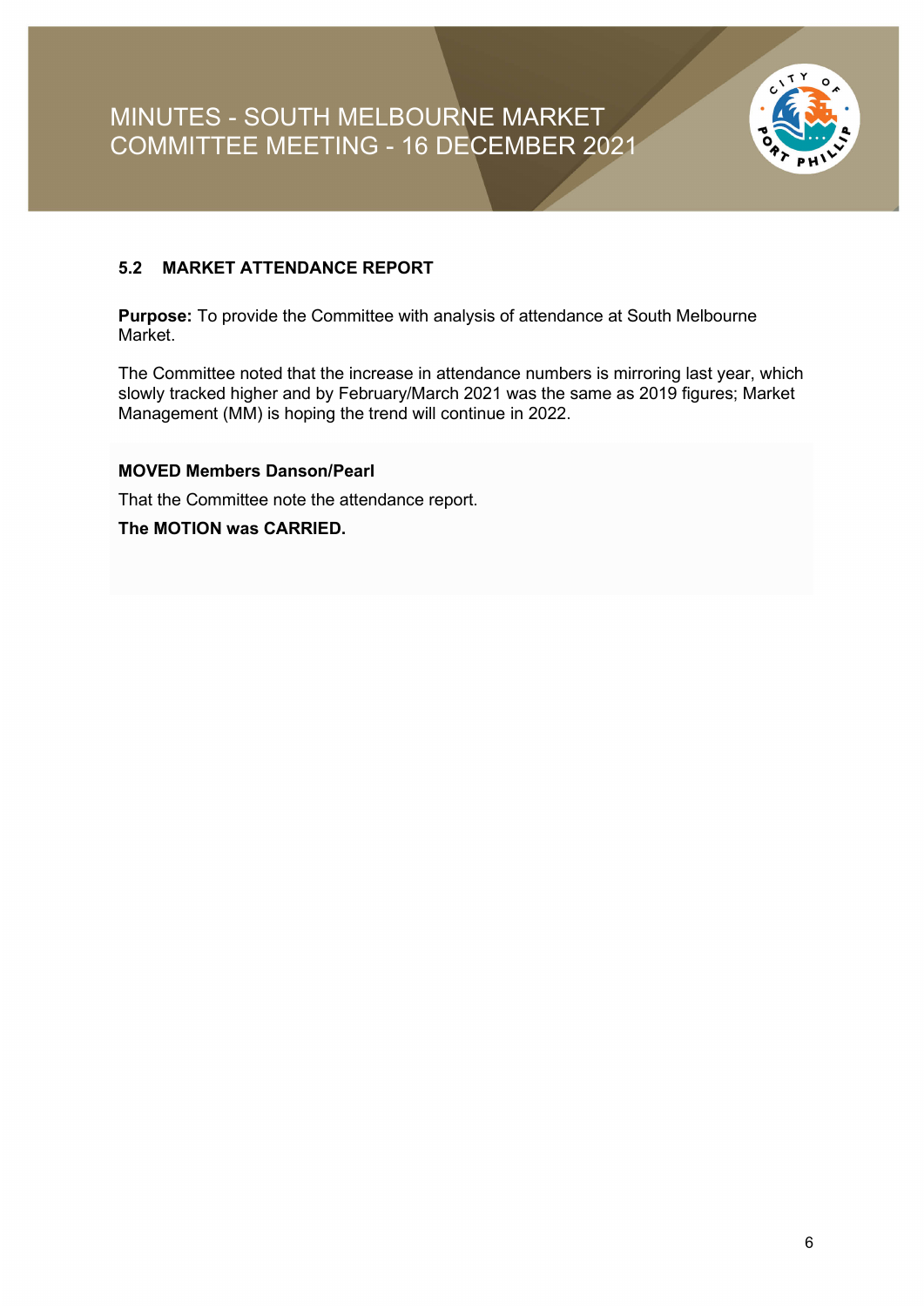

#### **5.3 FINANCE REPORT**

**Purpose:** to update the Committee on the November month end financial results of the Market.

The Committee noted that:

- Parking revenue is down and while it is increasing Market Management (MM) do not expect to meet budget and are looking at ways they can make up for the shortfall in revenue.
- Employee costs are expected to level out once staff take leave.
- Council granted \$70,000 in rent relief for November. MM is not expecting any requests for December, and if so they should only be small amounts.
- That many traders are experiencing staffing issues but this has not resulted in any closures.

#### **MOVED Members Pearl/Cunsolo**

That the Committee note the November month end financial results.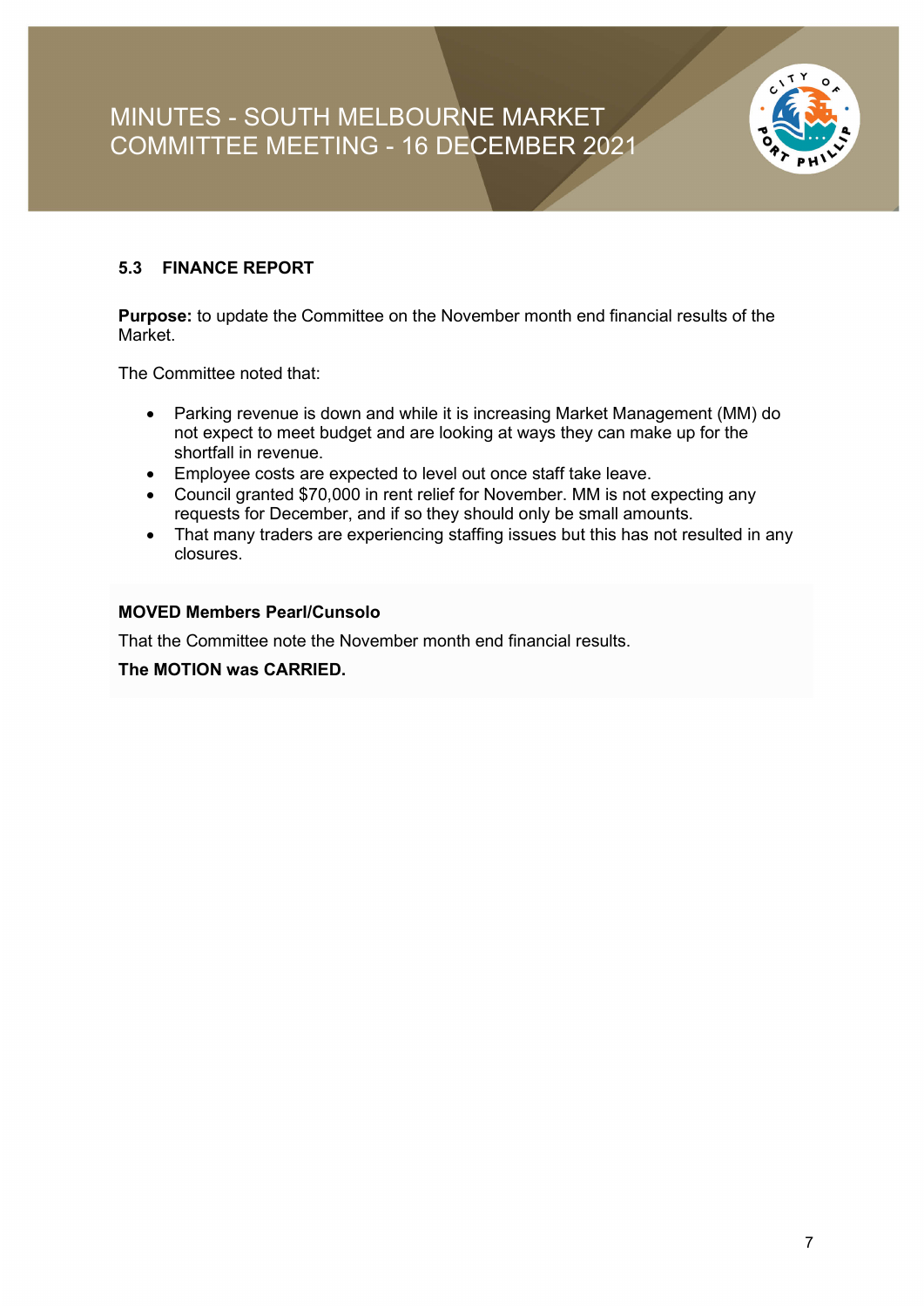

#### **5.4 PROJECTS UPDATE**

**Purpose:** to inform the Committee of projects in progress at the Market.

The Committee noted that:

- The next compliance works to be undertaken is the rooftop carpark stairs and the exhausts to draw the heat out of aisle B.
- There will be construction works on the streets around the Market for the next six months. These are safety projects that need to be done but the works have been scheduled to disrupt traders and shoppers as little as possible.
- MM is compiling a full works schedule and will share it with traders. Hoarding barricades will be installed and the main works will be on non-Market days.
- The Courtyard project has been split into two parts for budgetary reasons due to increases in the costs of labour and materials the project costs came in at \$700,000 instead of the estimated \$400,000.
- Phase one will be the main roof area of the original design; it will add value to the Market with the addition of 80-90 seats.
- MM has been assured the works will be completed before June 2022.

#### **MOVED members Pearl/Danson**

- 1. That the Committee note the Projects Update and proposed schedules.
- 2. That MM send the Committee the revised phase one plans for the courtyard
- 3. That MM include construction to commence date in future projects reports

#### **A vote was taken and the MOTION was CARRIED unanimously.**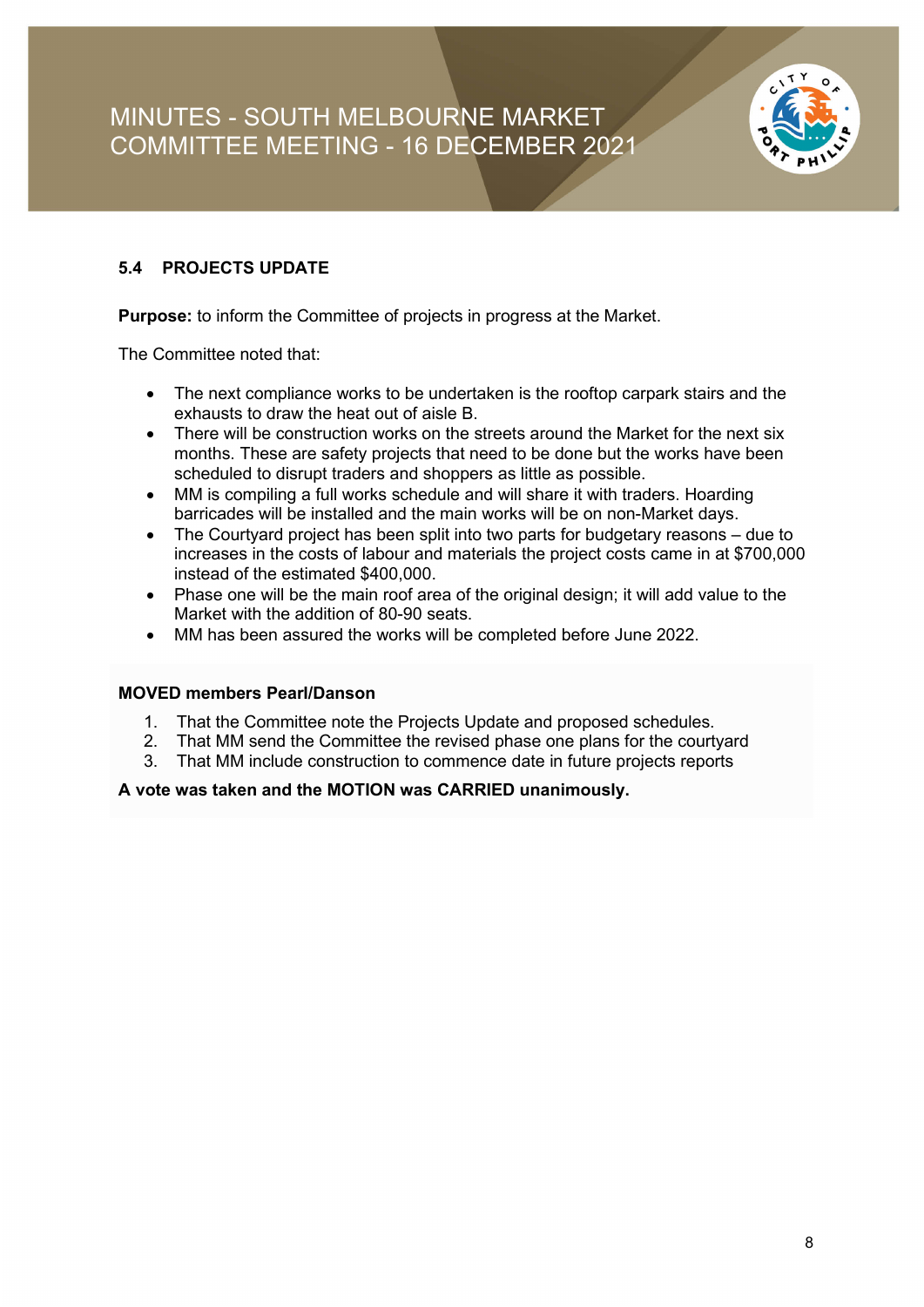

#### **6.5 TRADER UPDATE**

**Purpose:** To provide an update on trader activity.

The Committee noted that the collaboration with Craft Victoria in the SO:ME Space was a great success - lots of people came to the Market for it and the crafters made connections with other Market traders to on-sell their products.

#### **MOVED Members Cunsolo/Danson**

That the Committee note the Trader Update.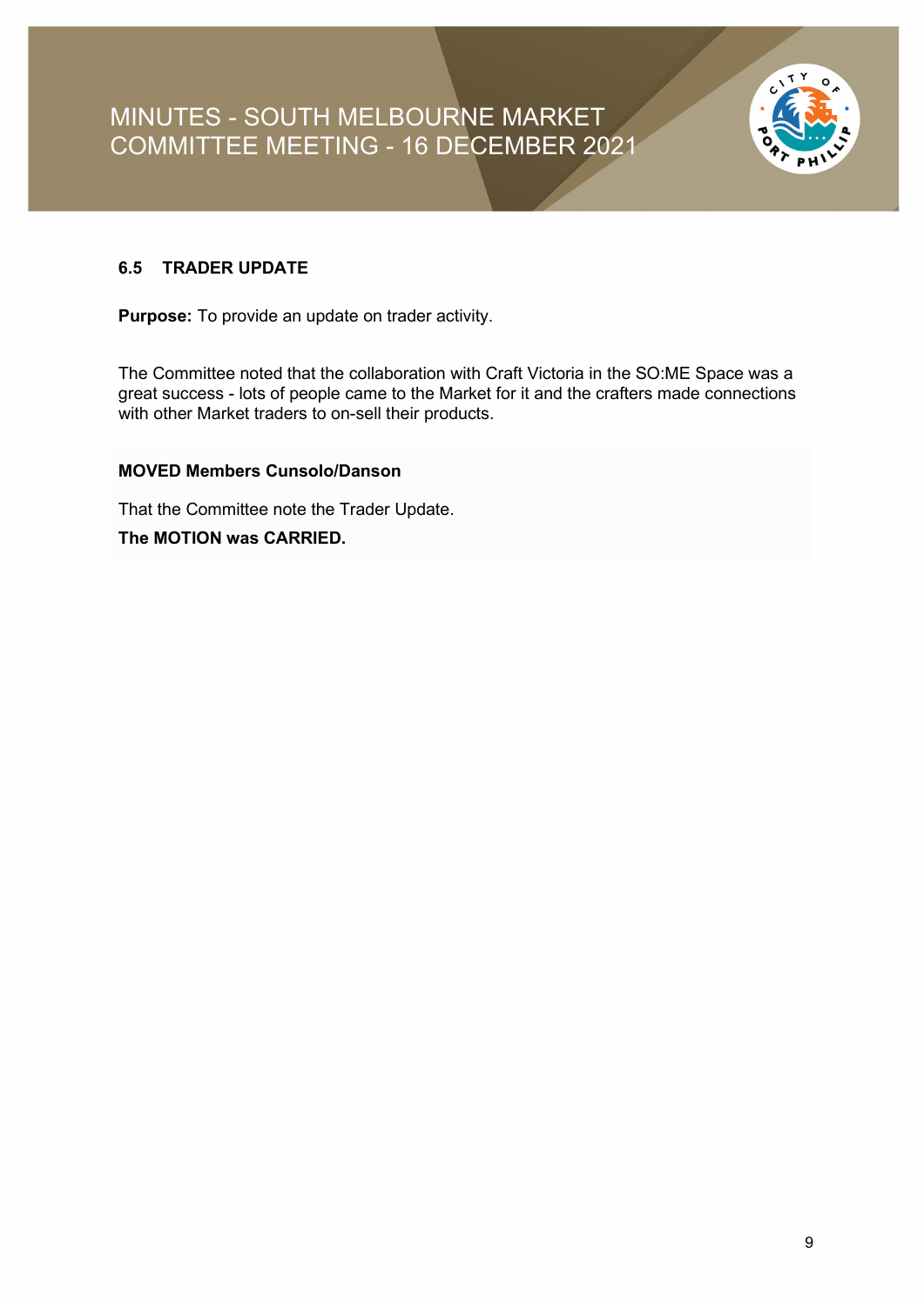

#### **5.6 STALLHOLDER CODE OF CONDUCT**

**Purpose:** to seek support for changes to the Licence and Rules that will strengthen them and give more clarity.

#### **MOVED members Cunsolo/Danson**

That the Committee support the proposed changes to Clause 4.14 and the addition of Rules 50 and 51 which will form part of the Licence.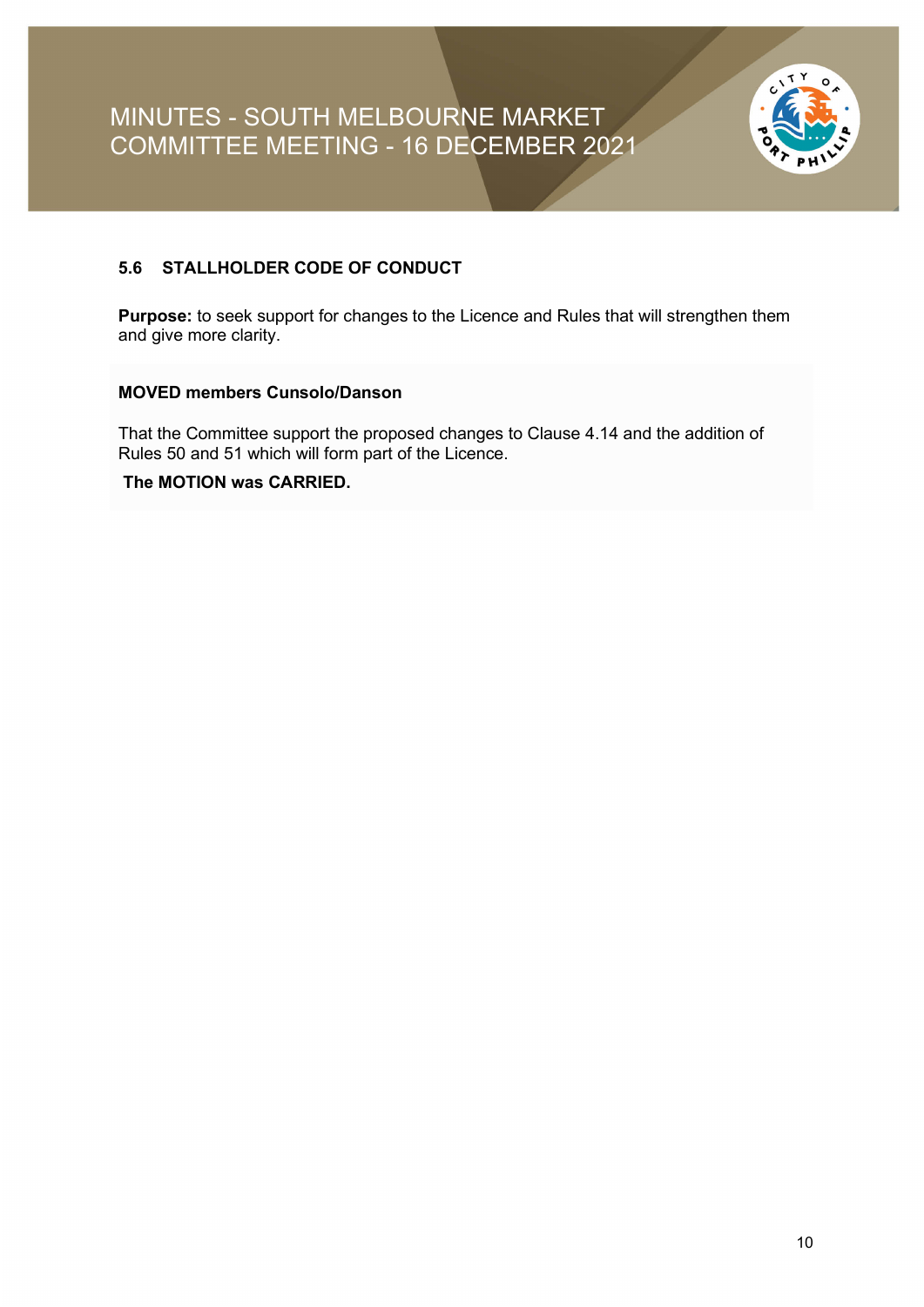

### **6. PUBLIC QUESTION TIME**

Nil.

### **7. CONFIDENTIAL BUSINESS**

#### **MOVED Members Cunsolo/Pearl**

That in accordance with Section 77(2)(a) of the Local Government Act 1989 (as amended), the meeting be closed to members of the public in order to deal with the following matters, that are considered to be confidential in accordance with Section 89(2) of the Act, for the reasons indicated:

#### **7.1 Food Incubator Proposal**

89(2)(g(i)). private commercial information, being information provided by a business, commercial or financial undertaking that relates to trade secrets.

#### **7.2 SMM Brand Strategy**

89(2)(a). Council business information, being information tha would prejudice the Council's position in commercial negotiations if prematurely released.

#### **7.3 SMM Marketing and Events Update**

89(2)(a). Council business information, being information that would prejudice the Council's position in commercial negotiations if prematurely released.

#### **7.4 Risk review**

89(2)(b). security information, being information that if released is likely to endanger the security of Council property or the safety of any person.

#### **7.5 Business Continuity Plan**

89(2)(b). security information, being information that if released is likely to endanger the security of Council property or the safety of any person.

#### **7.6 Compliance Plan Update**

89(2)(b). security information, being information that if released is likely to endanger the security of Council property or the safety of any person.

#### **7.7 Annual Contractors Update**

89(2)(g(ii)). private commercial information, being information provided by a business, commercial or financial undertaking that if released, would unreasonably expose the business, commercial or financial undertaking to disadvantage.

#### **7.8 Deli Aisle review update**

89(2)(g(ii)). private commercial information, being information provided by a business, commercial or financial undertaking that if released, would unreasonably expose the business, commercial or financial undertaking to disadvantage.

#### **7.9 Debtors Report**